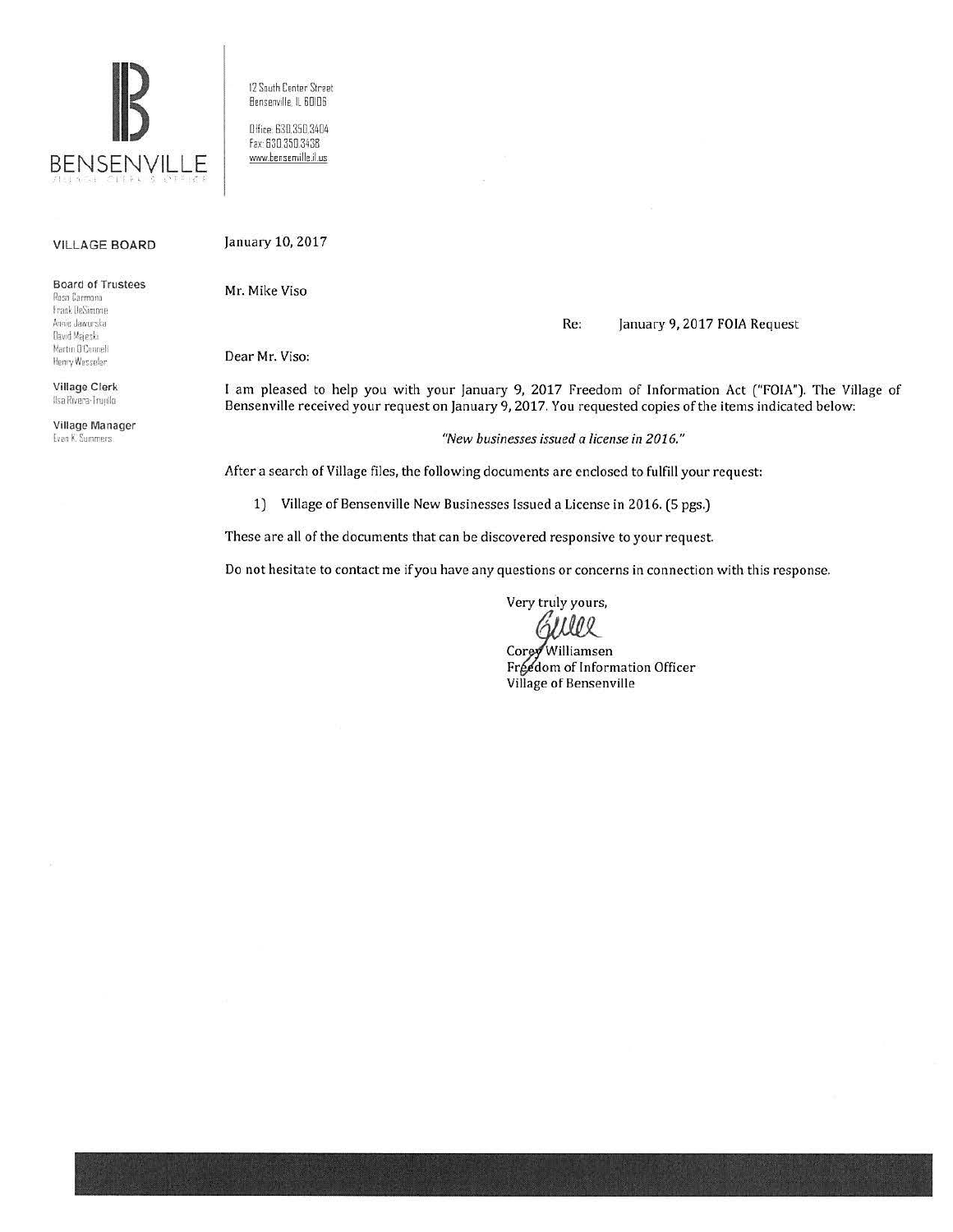| Location                       | <b>DBA</b>                               | <b>Start Date</b> |
|--------------------------------|------------------------------------------|-------------------|
| 200 WEST WILSON COURT          | NPS EXPRESS, INC.                        | 01/04/2016        |
| 755 NORTH IL RT 83 ROAD 219    | SPRUCE & ELM MANAGEMENT, LTD.            | 01/04/2016        |
| 350 NORTH YORK ROAD            | <b>FOCUS TRANSPORT</b>                   | 01/04/2016        |
| 235 WEST IRVING PARK ROAD      | METRO PCS (MP MOBILE, CORP)              | 01/04/2016        |
| 205 WEST GRAND AVENUE 109      | DM&C EXPRESS, INC.                       | 01/11/2016        |
| 755 NORTH IL RT 83 ROAD 213    | D.B. GROUP AMERICA, LTD.                 | 01/11/2016        |
| 710 NORTH LARSEN LANE          | BESTWAY CHARTER TRANSPORTATION INC.      | 01/11/2016        |
| 710 NORTH LARSEN LANE          | PRECISION TRUCK AND BUS REPAIR           | 01/11/2016        |
| 601 NORTH COUNTRY CLUB DRIVE A | ECLAD USA INC.                           | 01/12/2016        |
| 848 WEST FOSTER AVENUE         | <b>VIANA INC</b>                         | 01/18/2016        |
| 1050 SOUTH ENTRY DRIVE         | POLAR CONTAINER CORPORATION              | 01/18/2016        |
| 611 NORTH IL RT 83 ROAD 105    | DRK TRANS INC.                           | 01/18/2016        |
| 232 WEST WILLIAM STREET        | SWITCH RAIL SAFETY SYSTEMS, L.L.C.       | 01/18/2016        |
| 13 WEST MAIN STREET 3          | AMARA BEAUTY SALON CO.                   | 01/18/2016        |
| 13 WEST MAIN STREET 1          | ALL NEW SERVICES, INC.                   | 01/18/2016        |
| 180 WEST EASTERN AVENUE        | M & M EXPRESS FREIGHT SERVICE, INC.      | 01/18/2016        |
| 844 WEST FOSTER AVENUE         | TIMELY EXPRESS, INC                      | 01/26/2016        |
| 842 WEST FOSTER AVENUE         | NEW WAVE EXPRESS, INC.                   | 01/26/2016        |
| 1215 WEST IRVING PARK ROAD     | SUYU WIRELESS CORP.                      | 02/02/2016        |
| <b>620 WEST SUPREME DRIVE</b>  | HOSON LOGISTICS AMERICA, INC.            | 02/02/2016        |
| 1150 NORTH ELLIS STREET        | CHICAGO TRAILER POOL CORP.               | 02/02/2016        |
| 850 WEST FOSTER AVENUE         | MIREX ELECTRIC & CONSTRUCTION, INC.      | 02/08/2016        |
| 1325 WEST IRVING PARK ROAD 201 | PRO STAR FREIGHT SYSTEMS, INC.           | 02/08/2016        |
| 870 WEST EAGLE DRIVE           | SECURE TRANSPORTATION COMPANY OF ILL LLC | 02/08/2016        |
| 1159 NORTH ELLIS STREET        | PONAFLEX AMERICA, INC.                   | 02/08/2016        |
| 901 EAST JEFFERSON STREET      | <b>GEIB INDUSTRIES INC.</b>              | 02/08/2016        |
| 1127 SOUTH YORK ROAD           | <b>EDWARD HEALTH VENTURES</b>            | 02/15/2016        |
| 800 WEST FAIRWAY DRIVE         | <b>KRAKUS BAKERY</b>                     | 02/15/2016        |
| 800 WEST FAIRWAY DRIVE         | <b>BELMONT SAUSAGE COMPANY</b>           | 02/15/2016        |
| 734 WEST FOSTER AVENUE         | MARKA TRANSPORT INC.                     | 02/19/2016        |
| 605 NORTH COUNTRY CLUB DRIVE F | <b>GIRARD CHEMICAL COMPANY</b>           | 02/19/2016        |
| 1244 WEST MARK STREET          | MANAGEMENT BY MORGAN                     | 02/19/2016        |
| 720 WEST FOSTER AVENUE         | THERMAL MECHANICAL                       | 02/22/2016        |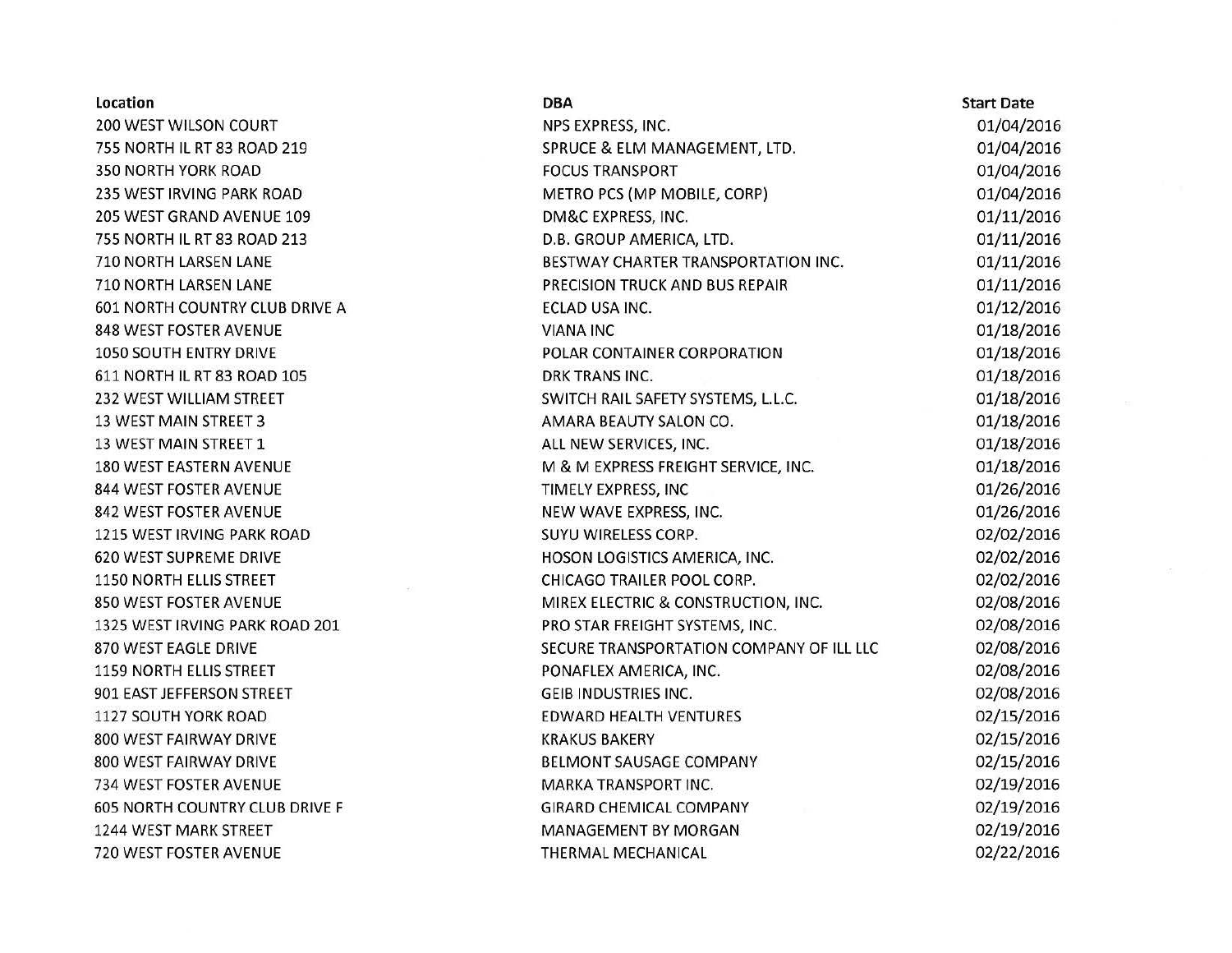| 855 WEST FOSTER AVENUE            | LAPMASTER INTERNATIONAL LLC              | 02/25/2016 |
|-----------------------------------|------------------------------------------|------------|
| 724 WEST FOSTER AVENUE            | <b>GP COMPANY GLASS</b>                  | 02/29/2016 |
| <b>628 NORTH THOMAS DRIVE</b>     | HS WHOLESALE LIMITED                     | 03/03/2016 |
| 744 WEST FOSTER AVENUE            | HAWK AERO SUPPORT LLC                    | 03/03/2016 |
| 800 NORTH SUPREME DRIVE           | AIM LEASING CO.                          | 03/03/2016 |
| 209 GRAND                         | ATHLETIC & THERAPEUTIC INSTITUTE OF      | 03/07/2016 |
| 11 MAIN LOWER                     | DIDIANA, PASQUALE                        | 03/18/2016 |
| 426 SOUTH COUNTY LINE ROAD        | MEK TRANS, INC.                          | 03/18/2016 |
| 758 WEST FOSTER AVENUE            | <b>CONTINENTAL GROUP LLC</b>             | 03/18/2016 |
| <b>157 SOUTH YORK ROAD</b>        | BENSENVILLE GAS MART, INC.               | 03/18/2016 |
| 362 NORTH COUNTRY CLUB DRIVE      | PSI PROFESSIONAL SURFACE INSTALLATIONS   | 03/18/2016 |
| 950 NORTH SUPREME DRIVE           | CHANNEL DISTRIBUTION CORP.               | 03/23/2016 |
| 1254 WEST MARK STREET             | VANGUARD LOGISTICS SERVICES              | 03/23/2016 |
| 1090 WEST INDUSTRIAL DRIVE 3      | PM STONE 1, INC.                         | 03/23/2016 |
| <b>633 SOUTH JOHN STREET</b>      | ANTHONY CONSTRUCTION JRD, INC.           | 03/25/2016 |
| 568 WEST SUPREME DRIVE            | DEL CORONA & SCARDIGLI, USA              | 03/25/2016 |
| 201 WEST EASTERN AVENUE           | ARI FOODS INC                            | 03/28/2016 |
| 750 WEST FOSTER AVENUE            | <b>ALPHA CNC GROUP</b>                   | 03/28/2016 |
| 202 WEST GREEN STREET             | <b>5 AV SALON AND BARBER</b>             | 04/04/2016 |
| 143 WEST BEELINE DRIVE            | DIESEL PRO INC.                          | 04/04/2016 |
| 552 NORTH MEYER ROAD              | <b>COLEBROOK INSTALLATION INC</b>        | 04/06/2016 |
| 712 WEST FOSTER AVENUE A          | GIZMO SYSTEMS, INC.                      | 04/06/2016 |
| 1285 WEST MARK STREET             | PAN AMERICAN CONCRETE                    | 04/11/2016 |
| 716 WEST IRVING PARK ROAD A       | BOOST MOBILE - FYNE CONNECTION 35TH INC. | 04/14/2016 |
| 860 WEST DEVON AVENUE             | ORD ICO, LLC                             | 04/14/2016 |
| 1081 SOUTH ENTRY DRIVE            | AAA COLLISON CENTER, LLC.                | 04/14/2016 |
| 1082 WEST FAIRWAY DRIVE           | APPLIED CNC TECHNOLOGIES, INC            | 04/14/2016 |
| <b>340 SOUTH COUNTY LINE ROAD</b> | ZURN INDUSTRIES, LLC.                    | 04/18/2016 |
| 1220 WEST MARK STREET             | <b>BOYLES AMERICA LLC</b>                | 04/18/2016 |
| <b>115 EAST GREEN STREET</b>      | JMS ONE, INC.                            | 05/02/2016 |
| 1346 WEST IRVING PARK ROAD A      | OLD IRVING CASH EXCHANGE                 | 05/02/2016 |
| 1280 NORTH IL RT 83 ROAD          | ON TIME MESSENGER SERVICE, INC.          | 05/02/2016 |
| 568 NORTH MEYER ROAD              | MCDONALD VENDING COMPANY                 | 05/10/2016 |
| <b>582 NORTH MEYER ROAD</b>       | <b>JANET SCHNAUDIGEL</b>                 | 05/10/2016 |

 $\lceil \frac{1}{2} \rceil$ 

 $\mathcal{S}$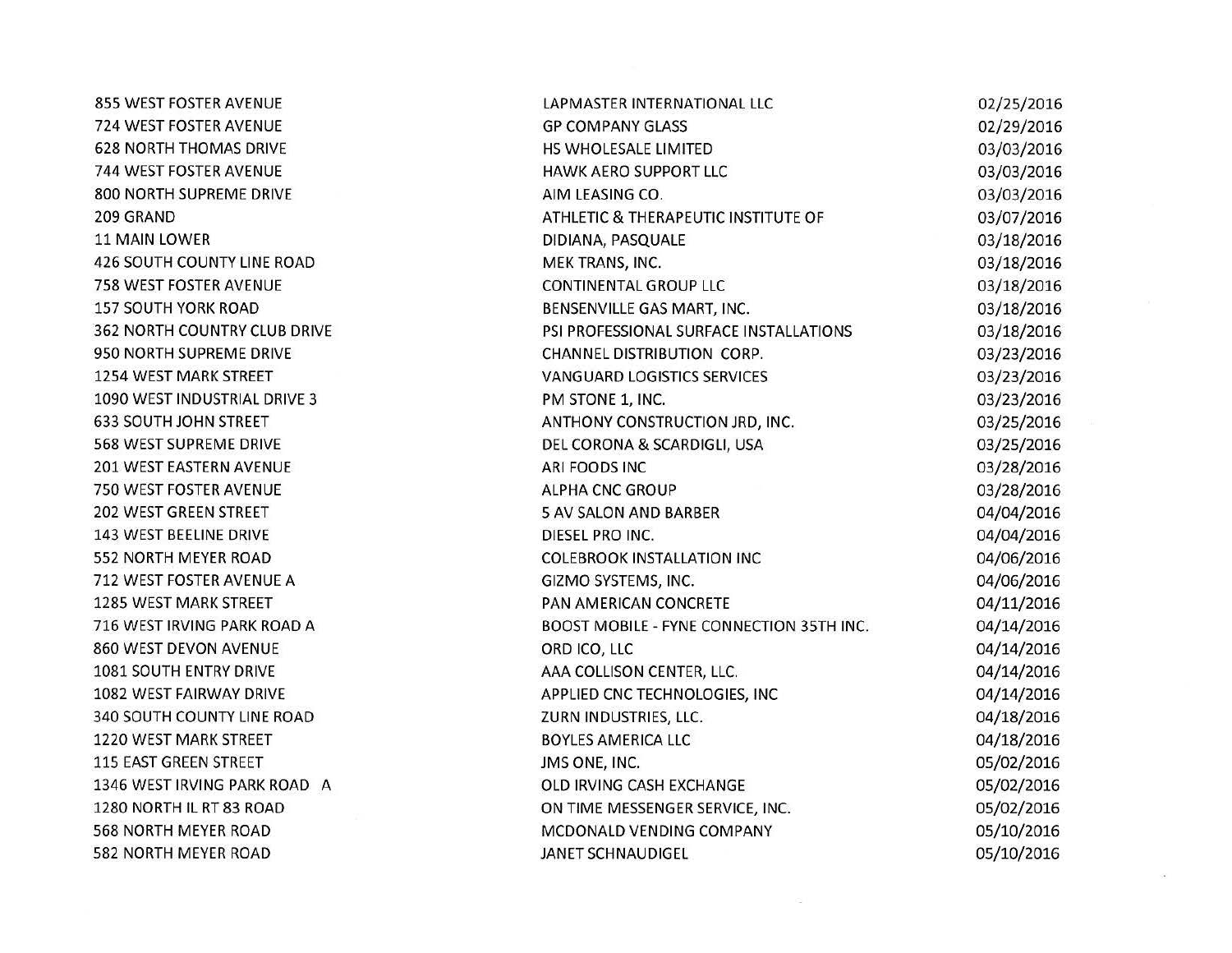| 586 NORTH MEYER ROAD                  | <b>FALCON ENGRAVING</b>                        | 05/10/2016 |
|---------------------------------------|------------------------------------------------|------------|
| <b>340 SOUTH COUNTY LINE ROAD</b>     | HSA SALES OF IL, LLC                           | 05/10/2016 |
| 881 NORTH IL RT 83 ROAD               | LECIP, INC.                                    | 05/10/2016 |
| 556 NORTH MEYER ROAD                  | <b>PAVWICK ELECTRIC</b>                        | 05/13/2016 |
| 810 WEST FOSTER AVENUE                | HEAVEN'S HONEY, INC.                           | 05/13/2016 |
| 572 NORTH MEYER ROAD                  | <b>GARDENPOL INCORPORATED</b>                  | 05/13/2016 |
| 765 NORTH IL RT 83 ROAD 123           | OFAH, INC DBA WHITE CITY LOGISTICS             | 05/16/2016 |
| <b>411 NORTH COUNTRY CLUB DRIVE</b>   | <b>NATIONWIDE SPAS</b>                         | 05/16/2016 |
| 421 NORTH COUNTRY CLUB DRIVE          | <b>BBMK CONTRACTING, LLC</b>                   | 05/16/2016 |
| 588 NORTH MEYER ROAD                  | <b>A&amp;E PERFORMANCE</b>                     | 05/16/2016 |
| 814 WEST GOLF LANE                    | <b>TRANSPORTATION WAREHOURSING ENTERPRISES</b> | 05/16/2016 |
| 1043 SOUTH YORK ROAD LL9              | <b>SCHRIMSHER TRUCKING INC</b>                 | 05/26/2016 |
| 381 NORTH COUNTRY CLUB DRIVE          | SHOEPREME CORP.                                | 05/27/2016 |
| 840 WEST INDUSTRIAL DRIVE             | CHAMPIONSHIP, LLC                              | 05/27/2016 |
| 564 NORTH MEYER ROAD                  | FRESH START HOME SOLUTIONS                     | 05/27/2016 |
| <b>1064 THORNDALE AVENUE</b>          | PLOTE CONSTRUCTION, INC.                       | 05/27/2016 |
| 1001 WEST FOSTER AVENUE               | UNITED BUSINESS MAIL, INC.                     | 06/01/2016 |
| 255 SOUTH YORK ROAD                   | CARLINK, INC.                                  | 06/10/2016 |
| 611 NORTH IL RT 83 ROAD 205           | JADOW TRUCKING INC.                            | 06/10/2016 |
| <b>607 NORTH COUNTRY CLUB DRIVE B</b> | OOYA USA, INC                                  | 06/10/2016 |
| 1043 SOUTH YORK ROAD LL7              | LATIN SPORT IMPRESSION                         | 06/10/2016 |
| 611 NORTH IL RT 83 ROAD 200           | GSM TRUCKING & TRANSPORT, INC.                 | 06/10/2016 |
| 590 NORTH MEYER ROAD                  | <b>ALEX STORAGE</b>                            | 06/10/2016 |
| <b>603 NORTH COUNTRY CLUB DRIVE</b>   | <b>BFC COMPANY</b>                             | 06/17/2016 |
| 501 WEST FRONTIER WAY                 | CHI-TOWN VAPERS, LLC.                          | 06/17/2016 |
| 100 WEST LELAND COURT C               | ROYAL HOLDING USA INC                          | 06/20/2016 |
| 250 WEST JAMES STREET                 | MASTERBUILT CONSTRUCTION, INC.                 | 06/20/2016 |
| 833 WEST FAIRWAY DRIVE                | TREASURE ISLAND MFG, LLC                       | 07/07/2016 |
| 317 WEST IRVING PARK ROAD             | SYH LAUNDRY & CLEANERS, INC.                   | 07/07/2016 |
| 1118 NORTH TOWER LANE                 | THE THRIVE GROUP, CORP.                        | 07/07/2016 |
| 441 SOUTH COUNTY LINE ROAD            | <b>VECTOR WAY, LLC</b>                         | 07/21/2016 |
| 485 PODLIN                            | FIVE STARS TRUCK TRAILER SALES INC.            | 07/21/2016 |
| 458 SOUTH DOMENIC COURT               | <b>EXPRESS MACHINING AND MOLDS</b>             | 07/25/2016 |
| 729 NORTH IL RT 83 ROAD 309           | F.H. PASCHEN, SN NIELSEN                       | 07/26/2016 |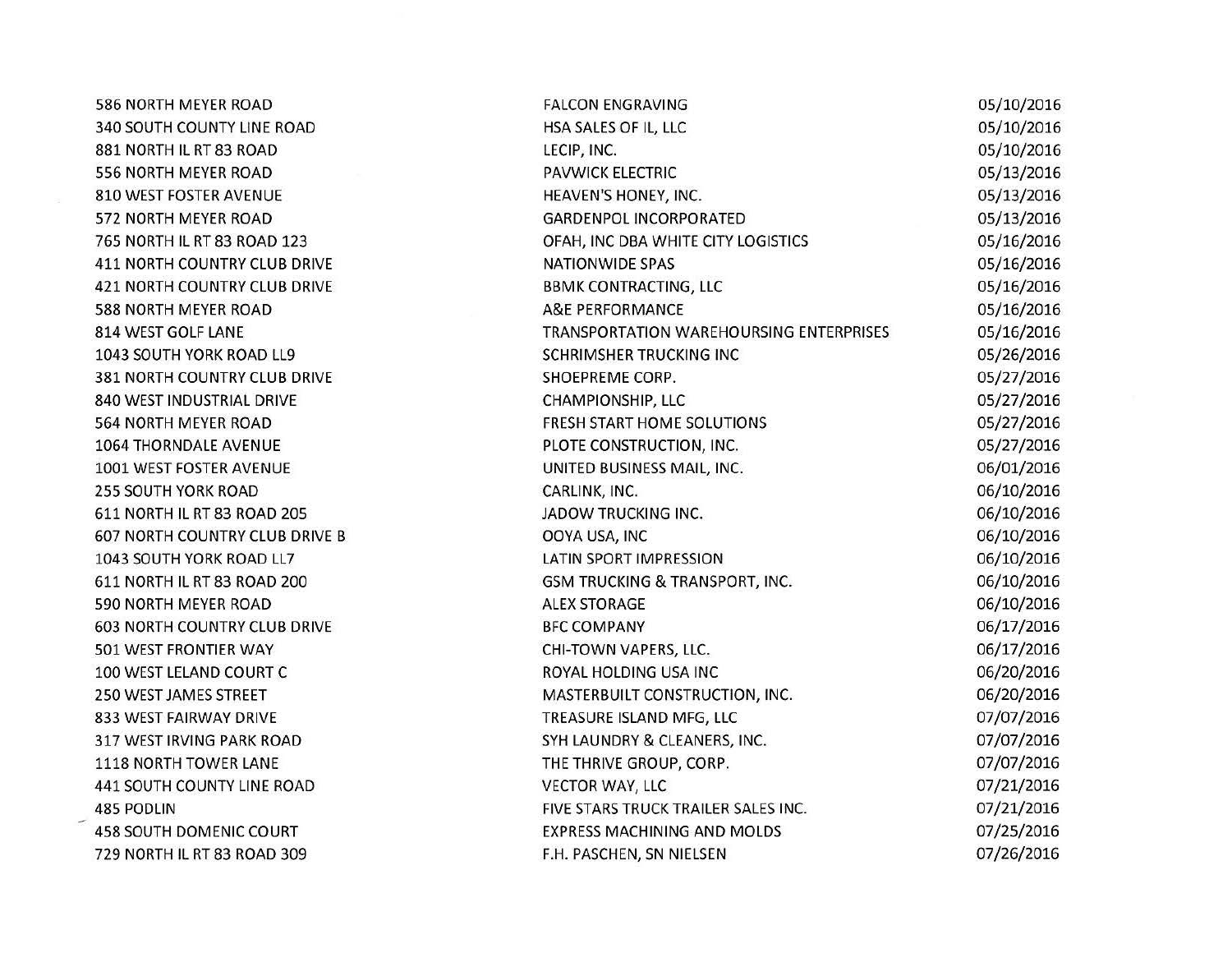| <b>501 FRONTIER B</b>               | PARAMOUNT TRADERS INC.                | 07/26/2016 |
|-------------------------------------|---------------------------------------|------------|
| 1071 WEST THORNDALE AVENUE          | PSC INDUSTRIAL OUTSOURCING, LP        | 08/01/2016 |
| 762 WEST INDUSTRIAL DRIVE           | JOHN JR. INSTALLATIONS, INC.          | 08/01/2016 |
| 1074 WEST THORNDALE AVENUE          | <b>B &amp; R LOGISTICS INC</b>        | 08/05/2016 |
| 708 SOUTH COUNTY LINE ROAD          | JB METALFAB MFG. INC                  | 08/10/2016 |
| 700 WEST GOLF LANE                  | SUPERIOR BROKERAGE SERVICES, INC      | 08/10/2016 |
| 1221 WEST IRVING PARK ROAD          | <b>LOS MAIZALES</b>                   | 08/15/2016 |
| 1050 WEST FAIRWAY DRIVE             | ART TECHNOLOGIES INC                  | 08/15/2016 |
| 1100 SOUTH ENTRY DRIVE              | OSIRIS CONSTRUCTION, ICN              | 08/15/2016 |
| 466 NORTH MEYER ROAD B              | PROTOTYPES DESIGN & PRODUCTION, INC.  | 08/15/2016 |
| <b>696 WEST INDUSTRIAL DRIVE</b>    | <b>IMPERIAL FORKLIFT</b>              | 08/15/2016 |
| 1086 WEST INDUSTRIAL DRIVE 4        | HAYNCO COPPER AND STEEL, LLC          | 08/19/2016 |
| <b>154 WEST IRVING PARK ROAD</b>    | ROSE'S RESTAURANT                     | 08/23/2016 |
| 200 WEST DEVON AVENUE 5             | COLUMBIA (DAO HENG) LOGISTIC, INC.    | 09/07/2016 |
| 882 WEST EAGLE DRIVE                | <b>STUCCONE DESIGN INC</b>            | 09/12/2016 |
| 591 WEST SUPREME DRIVE              | NATIONAL SUGAR MARKETING, LLC         | 09/12/2016 |
| 1090 NORTH TOWER LANE               | NGL CLEANING, INC.                    | 09/13/2016 |
| <b>485 PODLIN</b>                   | P & G AUTO REPAIR, INC                | 09/20/2016 |
| 330 SOUTH COUNTY LINE ROAD          | <b>DAMRON CORPORATION</b>             | 09/22/2016 |
| <b>871 SUPREME DRIVE</b>            | LAW AUTO GROUP OF ILLINOIS INC.       | 10/03/2016 |
| 1149 NORTH ELLIS STREET             | RPS EXPRESS, INC.                     | 10/03/2016 |
| <b>115 EAST GREEN STREET</b>        | KILOKEM LLC DBA AON SPORTING GOODS    | 10/03/2016 |
| 758 NORTH LARSEN LANE               | ALK GRANITE INC.                      | 10/03/2016 |
| <b>405 NORTH COUNTRY CLUB DRIVE</b> | TDE OF ILLINOIS                       | 10/17/2016 |
| <b>516 NORTH YORK ROAD</b>          | FLIGHT COMMERCIAL AVIATION LLC        | 10/17/2016 |
| 826 WEST EAGLE DRIVE                | PROTECH BUILDING SERVICES, INC.       | 10/31/2016 |
| 1060 WEST BRYN MAWR AVENUE          | <b>BRADFORD SYSTEM CORPORATION</b>    | 10/31/2016 |
| 814 WEST GOLF LANE                  | <b>ALLSTAR COURIER &amp; TRUCKING</b> | 10/31/2016 |
| 760 NORTH THOMAS DRIVE              | CORFU - TASTY GYROS PRODUCTS, INC.    | 10/31/2016 |
| 828 EAGLE                           | <b>TOD WHITMORE</b>                   | 10/31/2016 |
| 785 WEST FAIRWAY DRIVE              | ABC WATER PROOFING EXPERTS, INC       | 11/08/2016 |
| 710 NORTH LARSEN LANE               | ROCK GATE CAPITAL, LLC                | 11/08/2016 |
| 309 WEST MAIN STREET                | LAFE WELLNES CENTER                   | 11/08/2016 |
| <b>656 SOUTH COUNTY LINE ROAD</b>   | AJ MANUFACTURING COMPANY, INC         | 11/08/2016 |
|                                     |                                       |            |